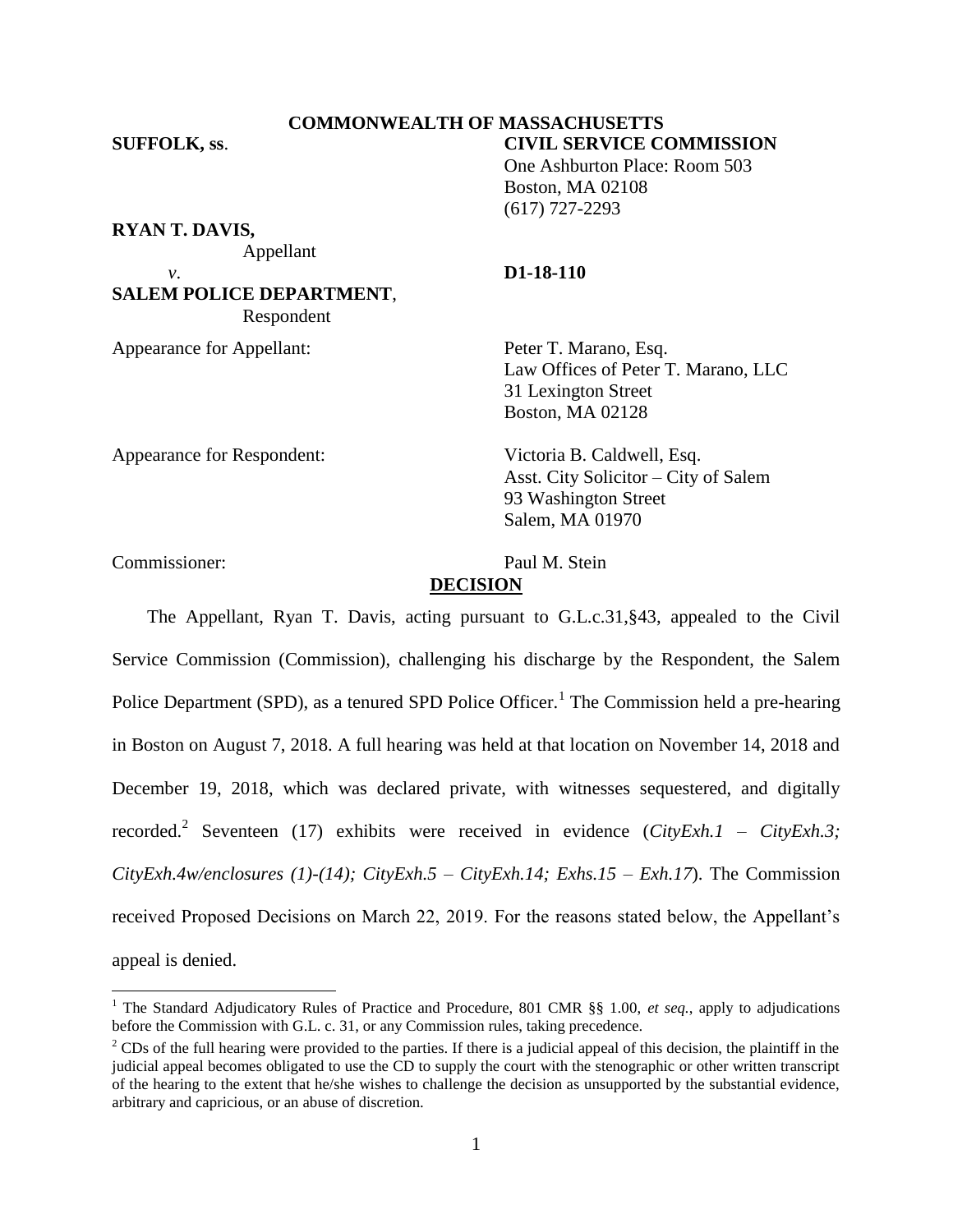## **FINDINGS OF FACT**

Based on the Exhibits entered into evidence and the testimony of the following witnesses:

## Called by the SPD

- **SPD Police Chief Mary E. Butler**
- **SPD Police Captain Kate Stephens**
- SPD Administrative Aide Robert Mulligan

## Called by the Appellant:

- Ryan T. Davis, Appellant
- Hayden Duggan, Ed.D.

and taking administrative notice of all matters filed in the case, pertinent law and reasonable

inferences from the credible evidence, a preponderance of evidence establishes these facts:

1. The Appellant, Ryan T. Davis, was appointed as a full-time permanent police officer with

the SPD effective July 1, 2000 and served in that position until he was terminated, effective June

12, 2018. (*Stipulated Facts; Exh. 1; Testimony of Appellant & Chief Butler*)

2. Before his appointment as a permanent, full-time SPD police officer, Officer Davis had

served several years as an SPD Reserve Police Officer. (*Testimony of Appellant*)

3. During his service as a tenured SPD police officer, prior to the incidents that led to his

termination, Officer Davis was the subject of the following prior disciplinary action:

- March 8, 2006 Two day suspension for failing to follow proper police procedure during a detail on February 2, 2006.
- December 19, 2011 Written warning for attending non-police event in uniform and allowing civilian to operate police vehicle.
- December  $19, 2011$  One day suspension for unauthorized deployment of Pepperball gun on October 31, 2011.
- May 18, 2016 -- Written reprimand and eight-day suspension for neglect of duty during details on April 22, 2016.
- April 3, 2017 -- One-day suspension for violating expected and standard protocols in responding to a motor vehicle accident.
- April 5, 2017 Verbal warning (documented) for failure to follow protocol in responding to a report of a 209A violation.
- April 5, 2017 Written reprimand for failure to report complaint of indecent assault with alleged perpetrator remained at large.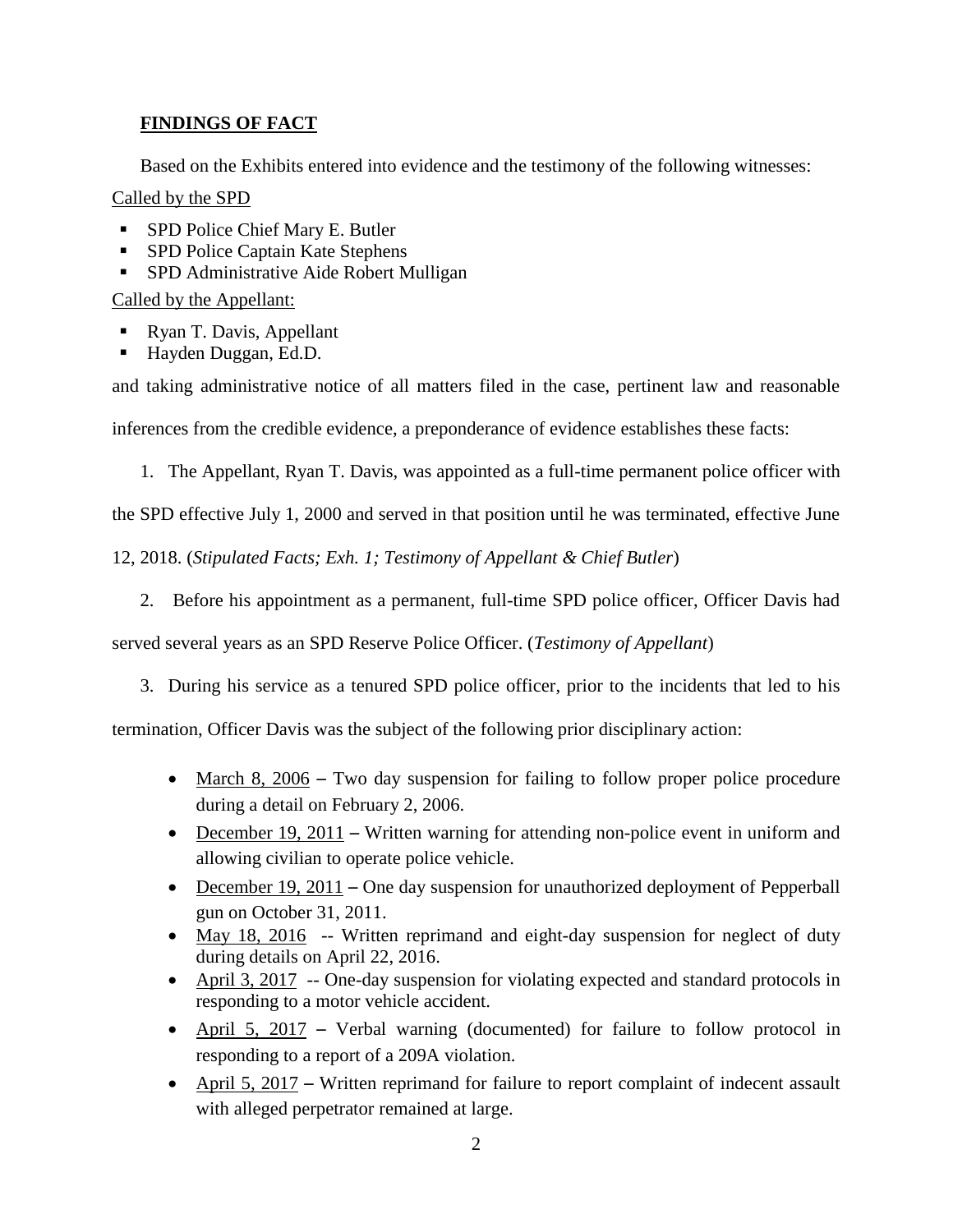- May 10, 2017 Two day suspension for reporting late for duty.
- June 2, 2017 Agreement between Appellant and SPD (the 2017 Agreement) for eighteen (18) month suspension (6/1/2017 through 11/30/2018) to settle a pending disciplinary charge concerning his "misconduct on May 1-2, 2017 which violated the Department's Rules and Regulations."

(*CityExhs.4(2) & 4(5) through 4(12*)

- 4. The 2017 Agreement included, in part, the following provisions:
	- "2. **Apology**. Davis agrees to acknowledge his misconduct in writing and provide a written apology to his superior officers – Chief Butler, Captain Ryan, Lieutenant Engelhard, and Sergeant Verrette.
	- 3. **Counseling.** For the duration of the unpaid suspension, Davis agrees to continue to attend stress counseling session and provide monthly proof of the same to Chief Butler. No further information as to the counseling received will be required unless Davis has been found to be at risk of injury to himself or others, in which case this information shall be provided to the Chief.
	- 4. **Training**. Davis agrees to maintain his training while on unpaid suspension as follows and he acknowledges that he is to (i) report to work upon the end of his suspension with current and valid first responder and CPR certifications; (ii) attend the MPTC in the fall of 2018 to recertify for firearms prior to his return; and (iii) participate in the Department's online training as directed by the Chief. All time spent pursuing this training will be uncompensated and any out-of-pocket costs associated will not be reimbursed by the Department.
	- 5. **Fitness for Duty upon Return**. Davis agrees to submit to a fitness for duty examination in November 2018 prior to returning on December 1, 2018.  $\frac{1}{2}$ .
	- 7. **Insurance.** The parties acknowledge that while on unpaid suspension, Davis may maintain his health, life, dental, and accidental death and disability insurance through the City's sponsored plans. Davis shall be responsible for the full amount of each premium. The Human Resources Department will provide Davis with all information regarding his rights to continue his coverage under any existing plans as well as the payment requirements. Davis acknowledges that non-payment of any premium(s) shall

result in cancellation(s) of the same."

(*CityExh.4(2)*)

5. At the outset of his suspension, consistent with SPD's standard practice, Officer Davis

surrendered his SPD firearm, badge and secure access card. He was not authorized to enter the

building unaccompanied and needed to use the front (public entrance), which he did on a few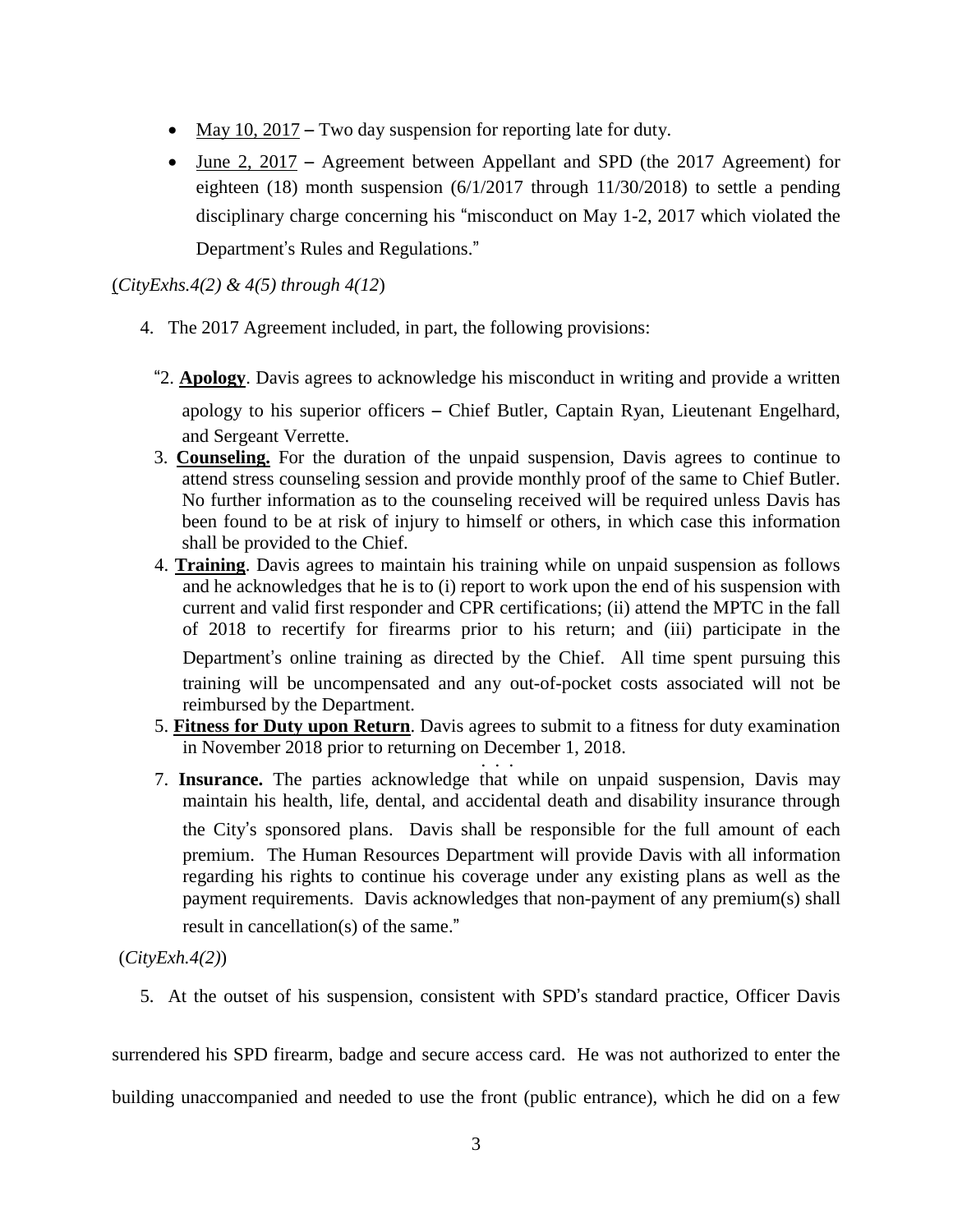occasions. The SPD did not change or block his department email account or his ability to access that account. (*Testimony of Appellant, Chief Butler & Capt. Stephens*)

6. As required by the 2017 Agreement, Officer Davis acknowledged his misconduct in writing and provided a written letter of apology for his actions to the four superior officers named in the 2017 Agreement. (*Testimony of Appellant*) 3

7. Also as required by the 2017 Agreement, Officer Davis arranged to begin monthly stress counseling sessions with Dr. Hayden Duggan, a licensed psychologist and founder of the On Site Academy, a non-profit organization that specializes in counseling police and other public safety officers. Dr. Duggan serves as the Chief Psychologist for the Boston Police Peer Support Unit, with whom On Site Academy has contracted to provide such psychological counseling services to Boston Police Department personnel and, on occasion, to other municipal officers, when approved by the BPD to use the services of On Site Academy as was the case with Officer Davis here. (*Testimony of Appellant & Dr. Duggan)*

8. On Site Academy provides its services without charge to the participants and does not get reimbursed through any insurance plans or policies. The organization has a limited staff to handle administrative paperwork and is not accustomed to providing treatment documentation or information to a participant or his or her department. (*Testimony of Dr. Duggan*)

9. By letter to Officer Davis dated September 14, 2017, SPD Police Chief Mary Butler inquired why she had not received any of the monthly reports proving that he had attended attend stress counseling. Chief Butler reminded Officer Davis of the requirement of "monthly reporting

 $\overline{a}$ 

<sup>&</sup>lt;sup>3</sup> The apology was not introduced into evidence, but it is not disputed that it was provided. According to the SPD's Notice of Discipline, dated May 12, 2017, the misconduct involved Officer Davis's false report that he had cut his foot on some glass in the police station locker room, when the incident had actually occurred at a private apartment off-duty and his related "misleading and untruthful" statements to the SPD and to the 911 responders to the scene of the incident. (*CityExh.4(2);Testimony of Appellant*).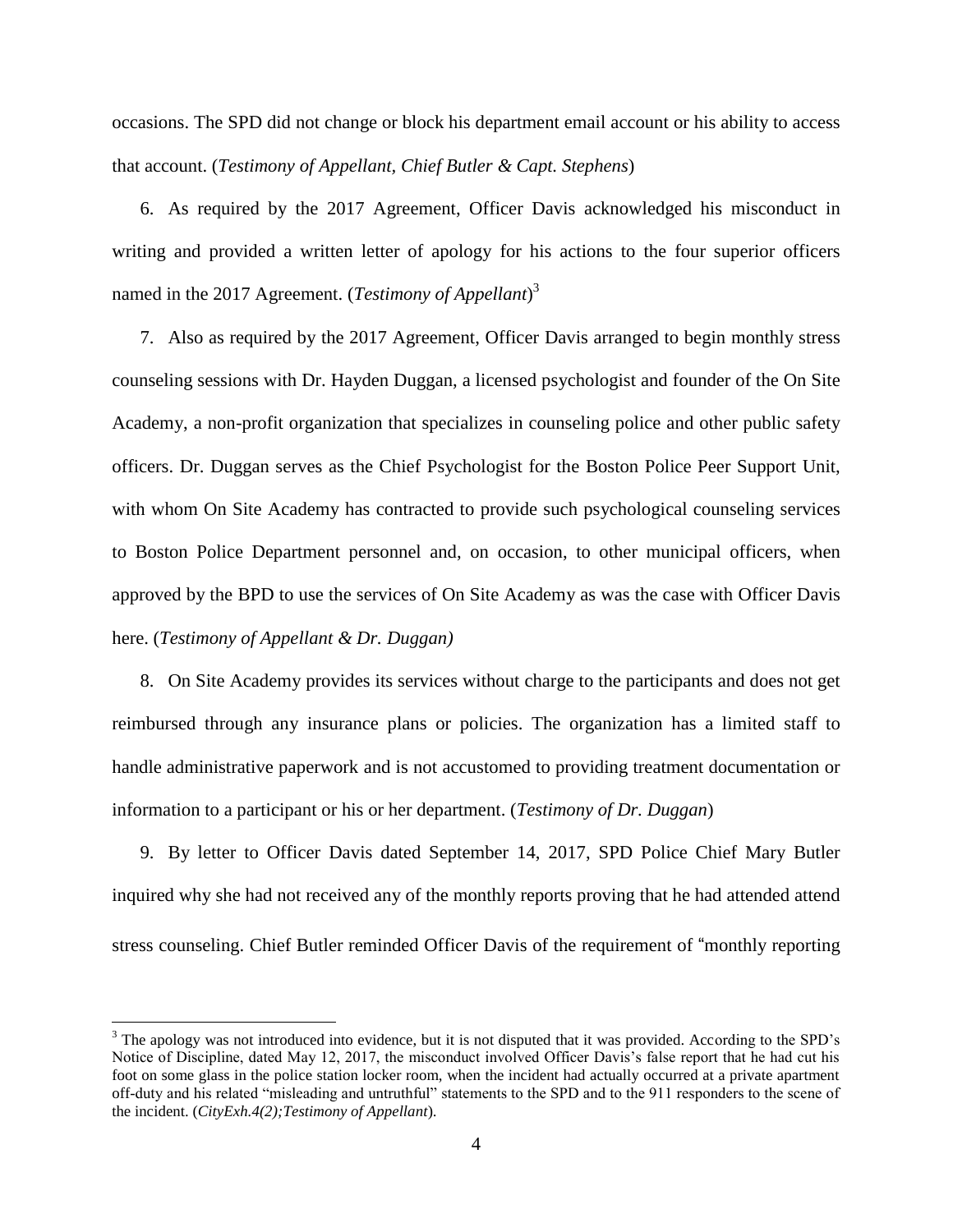of your attendance" and directed him to "provide documentation of your attendance at all stress counseling sessions that you have attended since execution of the [2017] Agreement." Chief Butler also stated: "Failure to comply with the terms of the [2017] Agreement will result in further disciplinary proceedings." (*CityExh.4(3); Testimony of Chief Butler*)

10. Officer Davis understood that the directive to him in the September 14, 2017 letter constituted a lawful order from Chief Butler. (*Testimony of Appellant*)

11. On October 4, 2017, Chief Butler's Administrative Aide, Robert Mulligan, received an email letter on the letterhead of On Site Academy, electronically signed by Dr. Duggan. The letter verified that "in the performance of my duties I have been seeing Patrolman Ryan Davis of the Salem Police Department on a regular basis at our unit. Patrolman Ryan will continue in treatment until further notice . . . [he] has been fully cooperative with treatment and has never missed an appointment. He is motivated and is making good progress. He is always punctual."

(*CityExh.4(4); Testimony of Chief Butler, Mulligan & Dr. Duggan*)

12. On November 13, 2017, Chief Butler again wrote to Officer Davis. The letter confirmed that the October 4, 2017 letter from Dr. Duggan proved attendance at stress counseling through September 14, 2017, but stated:

"It is now November 13, 2017; over a month has passed without me having received the agreed upon *monthly proof* that you have been attending the required stress counseling sessions. The requirement that you provide me with *monthly proof* of your attendance at stress counseling sessions is *your* responsibility and was clearly articulated in the [2017 Agreement] and my September 14, 2017 letter to you. To be clear, . . . monthly documentation must be received  $\dots$  no later than the 4<sup>th</sup> day of the month.  $\dots$  No further reminders of the *monthly* reporting requirements of your attendance at stress counseling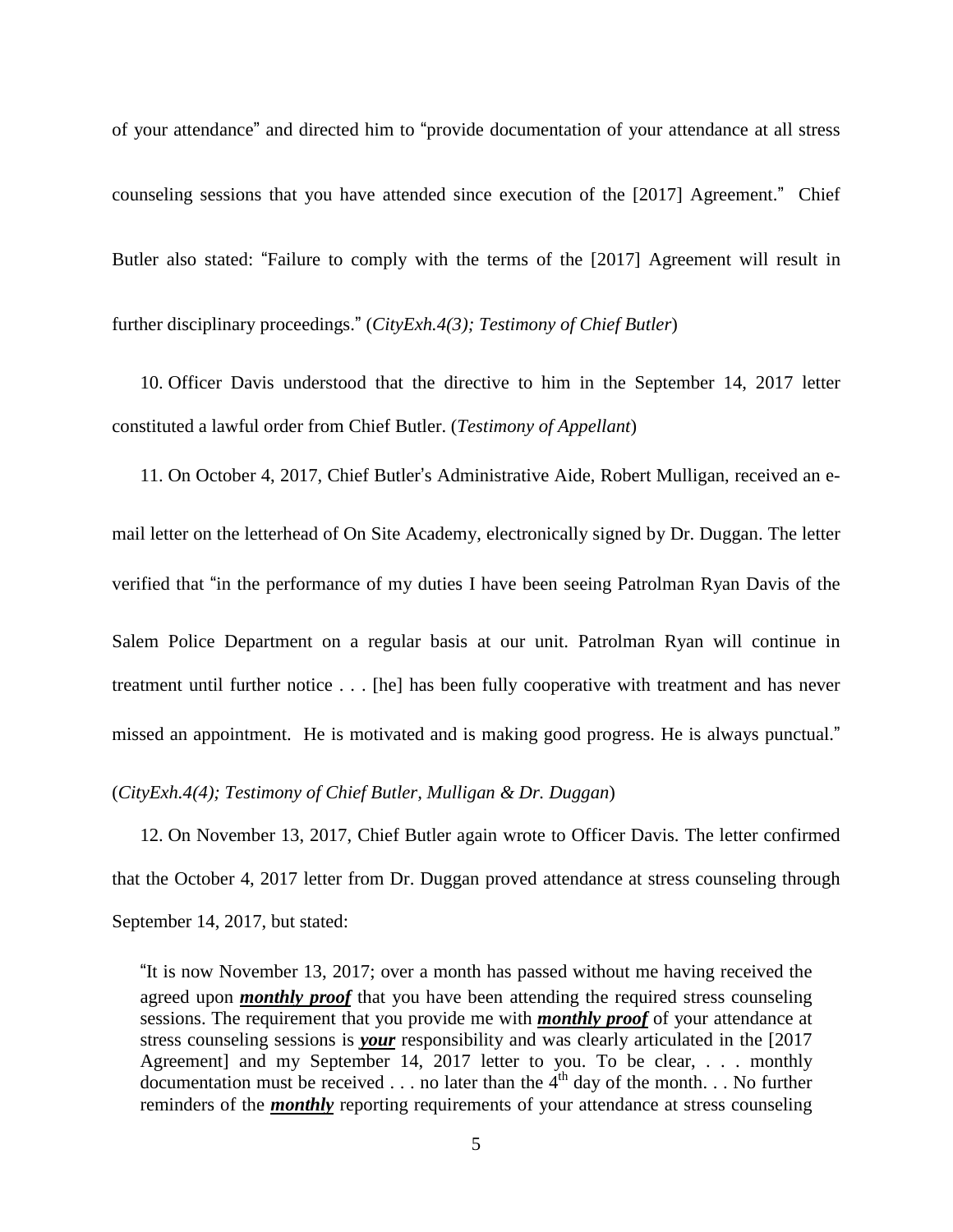sessions will be forthcoming from this office. Henceforth, any further failure to comply with the reporting requirements of the [2017] Agreement will result in disciplinary proceedings, up to and including your discharge." (*emphasis in original*)

### (*CityExh.4(5); Testimony of Chief Butler*)

13. Officer Davis understood that the directive to him in the November 13, 2017 letter constituted a lawful order from Chief Butler. (*Testimony of Appellant*)

14. On December 1, 2017, Mr. Mulligan received an email letter electronically signed by Dr. Duggan stating that Officer Davis "attended a session with me on Tuesday October 17, 2017 and also on Tuesday November 21, 2017. We will confirm his December session and all additional sessions as well." (*CityExh.4(6); Testimony of Chief Butler, Mulligan & Dr. Duggan*)

15. Chief Butler received no further confirmation, either on or before January 4, 2018 or any time thereafter, that Officer Duggan had attended counseling during the month of December 2017. (*Testimony of Chief Butler & Mulligan*)

16. Meanwhile, on or about October 5, 2017, the SPD in-house training system (known as PMAMHCM sent an automated message to Officer Davis's SPD email account, assigning him a training module on Use of Force with a target completion date of 10/16/2017. (*CityExh.4(7) &*

*13; Testimony of Chief Butler & Capt. Stephens*) 4

 $\overline{a}$ 

17. On October 16, 2017, and on October 25, 2017, the PMAMHCM system sent an automated email reminder to Officer Davis's SPD account stating that the Use of Force training module was overdue. (*CityExh.4(7) & 13; Testimony of Chief Butler & Capt. Stephens*)

<sup>&</sup>lt;sup>4</sup> The responsibility to "maintain" training on a timely basis is considered a critical part of the duties of the position of an SPD officer as it is essential to demonstrate that the officer force is up-to-date on all new policies and laws (e.g., legalization of marijuana and handling issues of operating while impaired) as well as necessary to document compliance with the standards that the SPD must meet to maintain its accreditation from the Commonwealth. (*CityExh.4(14)[SPD Department Manual Ch.42-Training]; Testimony of Chief Butler & Capt. Stephens*)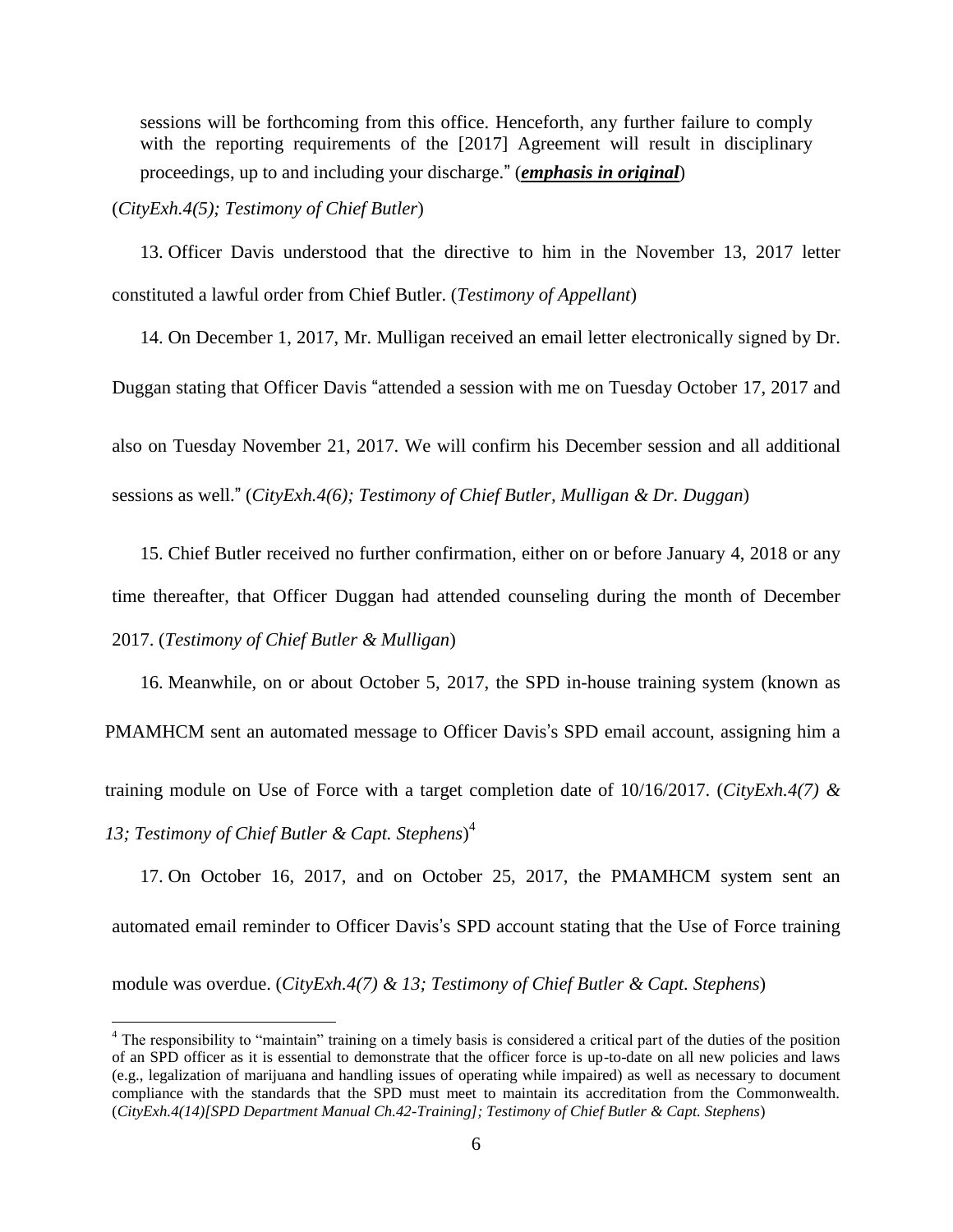18. On October 23, 2017, Officer Davis reached out to Capt. Stephens, then the commander of the SPD Professional Standards Unit responsible to oversee officer training. In a text message to Capt. Stephens, Officer Davis stated:

"I keep getting an alert on my phone that says my department email is unable to "refresh/update:. . . . I will stop by Verizon and see what if anything I can do to fix it. I just wanted to touch base with you so you didn't think I forgot. I will contact you tomorrow and hopefully have it resolved. I do not know how to access my depth [sic] email on my desktop."

#### (*Exh. 17: Testimony of Appellant & Capt. Stephens*)

19. After receiving the text from Officer Stephens, she spoke with Officer Davis over the telephone and referred him to the IT manager to get his email issues resolved. She also informed Chief Butler of her communications with Officer Davis. (*CityExh.4(7), 16 & 17; Testimony Capt. Stephens*)

20. On November 21, 2017, the PMAMHMC system sent Officer Davis a second training assignment (OUI and Marijuana) with a target completion date of 12/22/2017 and, on December 19, 2017 sent a reminder of the due date. On December 22, 2017, January 21, 2018, January 28, 2018 and February 4, 2017, the PHAMHMC system sent Officer Davis reminders that the assignment was overdue. (*CityExh.4(7)&13*)

21. On January 30, 2018, the PMAMHMC system sent Officer Davis a third training assignment (Harassment) with a target completion date of 2/2/2018. On February 7, 2018, the PHAMHMC system sent Officer Davis a reminder that the assignment was overdue. (*CityExh.4(7)&13*)

22. The SPD also requires officers to complete another on-line training program through MPI, consisting of seven courses. All officers were informed by Capt. Stephens through their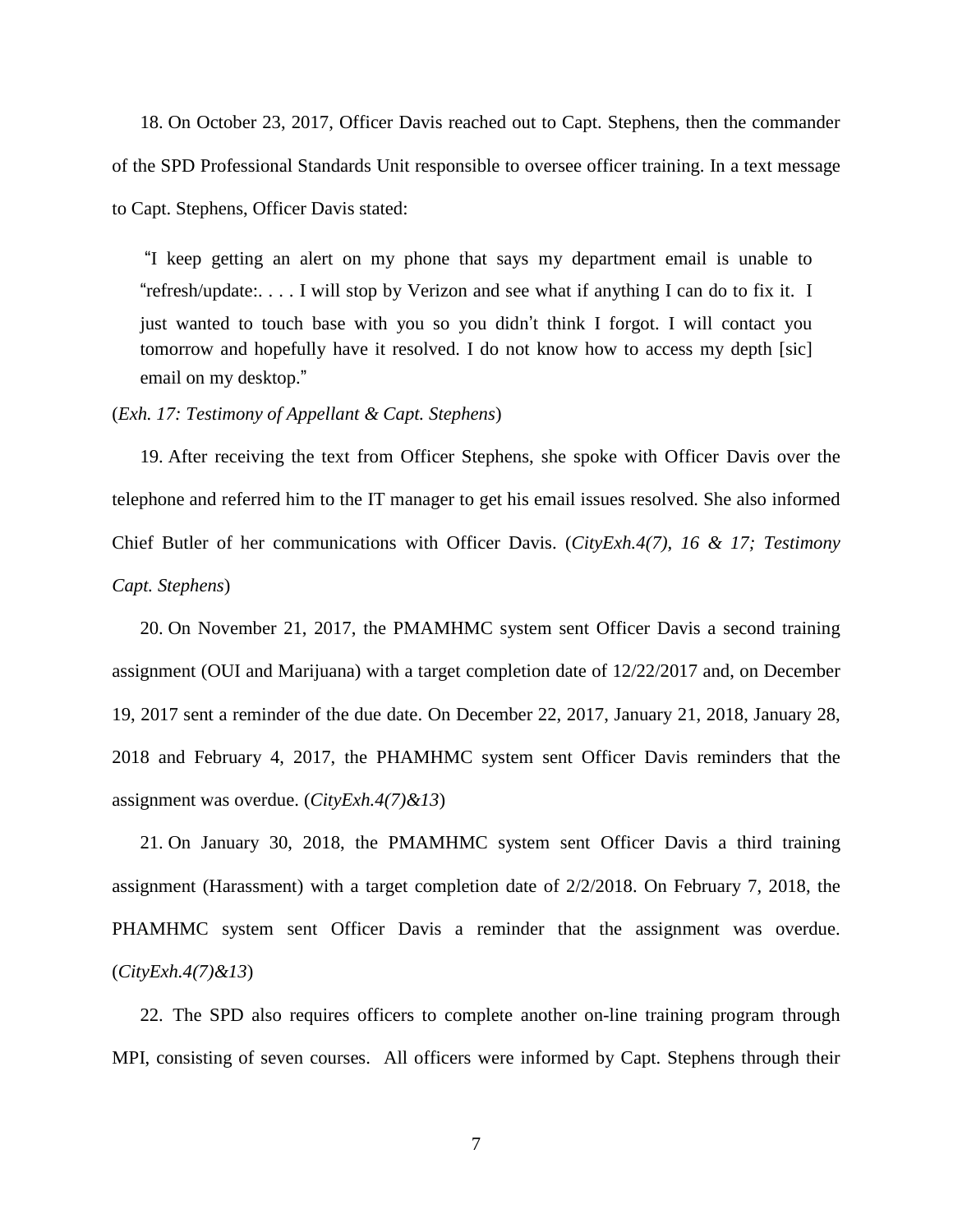departmental email of the MPI training requirement on or about December 4, 2017 with a completion date of May 1, 2018. (*CityExh.4(7), 4(8) & 14*)

23. On or about December 26, 2018, Capt. Stephens noted that Officer Davis had not yet logged into the MPI training website. She sent an email to Officer Davis's departmental email

account, noting: "This is something you should be able to do from any computer. If you need

assistance please let me know. Were you able to contact [the IT manager] and access PMAM?"

Officer Davis did not reply. (*CityExh.4(7) & 14; Testimony of Capt. Stephens*) 5

24. By letter hand-delivered to Officer Davis on February 8, 2018, Chief Butler informed Officer Davis that a hearing would be held on February 14, 2018 to consider his discharge from employment with the SPD based on four charges set forth in the letter.

- I. Noncompliance with the 2017 Agreement "as it pertains to the monthly reporting of your attendance at stress counseling sessions."
- II. Noncompliance with the 2017 Agreement "as it pertains to your participation in the Department's online training programs and subsequent failure to follow an order" from Capt. Stephens.
- III. Failure to comply with the SPD's Rules and Regulations, Section 1, Subsection E (Orders); Subsection F.31 (Required Conduct-Submitting Reports; Subsection G.9(a) & (b) (Prohibited Conduct-Incompetence; and Subsection G.11 (Prohibited Conduct-Insubordination)
- IV. Failure to comply with "the job criteria established for patrol officers as delineated in the 'Duties by Assignment for Salem Police Department Personnel' and Policy Document Number 42 (Training)" of the SPD's Manual of Policies and Procedures.

(*CityExh.4; Testimony of Chief Butler*)

 $\overline{\phantom{a}}$ 

25. There were fourteen enclosures to the February 8, 2018 letter, including, among other

things, copies of the 2017 Agreement, Chief Butler's two prior letters to Officer Davis, the email

<sup>5</sup> The MPI training was subsequently put on hold. (*CityExh.4; Testimony of Appellant*)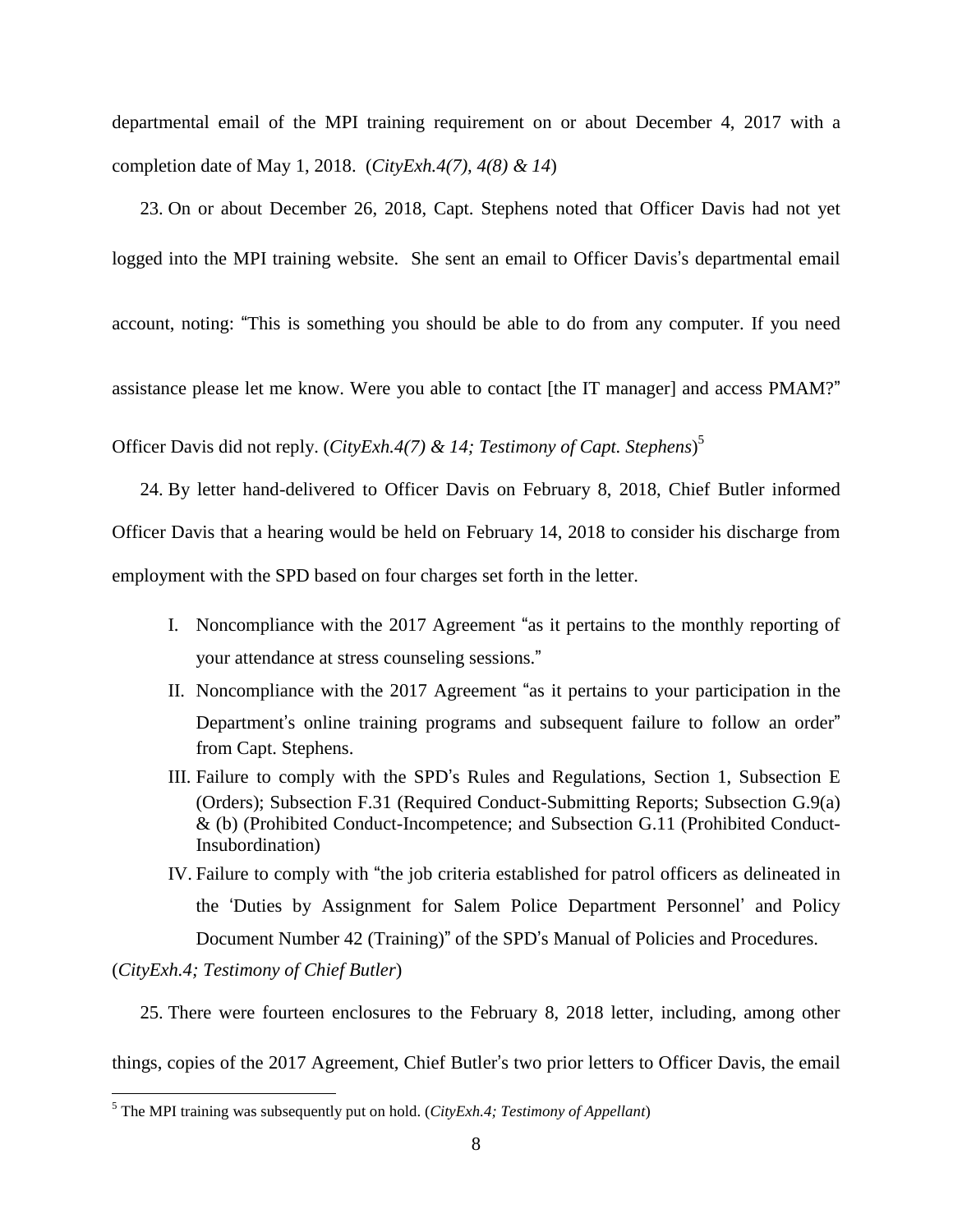letters received from Dr. Duggan, the email notices issued by the PMAMHCM system, Capt. Stephens's message to Chief Butler concerning her October 2017 contacts with Officer Stephens about his problem accessing his SPD email account and the applicable sections of the SPD Rules and Regulations and Manual of Policies and Procedures. (*CityExh.4 w/enclosures (1) through (14); Testimony of Chief Butler*)

26. The same day that Chief Butler's February 8, 2018 letter was delivered to Officer Davis,

he sent an email (@8:45 pm) to the IT director in which he stated:

"Jake, could you please, at your convenience, call me? I need your assistance in setting up my new phone so I can receive emails from the police department. Please call anytime. Thank you. Ryan Davis [phone #] Sent from XFINITY Connect Application"

(*CityExh.14*)

27. The IT director had not previously communicated with Officer Davis and the Salem email server did not recognize the sender and put the message in the IT director's spam folder.

The IT director first discovered the message on or about March 7, 2018, after being queried by Mr. Mulligan and performing a search of his email account. The next day, March 8, 2018, the IT director reported this information to Mr. Mulligan and Chief Butler. (*CityExh.14*)

28. After several postponements of the date of the appointing authority hearing, made to accommodate Officer Davis, an evidentiary hearing was held on May 14, 2018 before the Salem Director of Human Resources, designated by Chief Butler to preside at the hearing. (*CityExhs. 1 through 3; Testimony of Appellant, Chief Butler & Capt. Stephens*)

29. Officer Davis did not testify at the appointing authority hearing, but the hearing officer expressly stated that she drew no adverse inference from his failure to do so. (*CityExh.2; Testimony of Appellant*)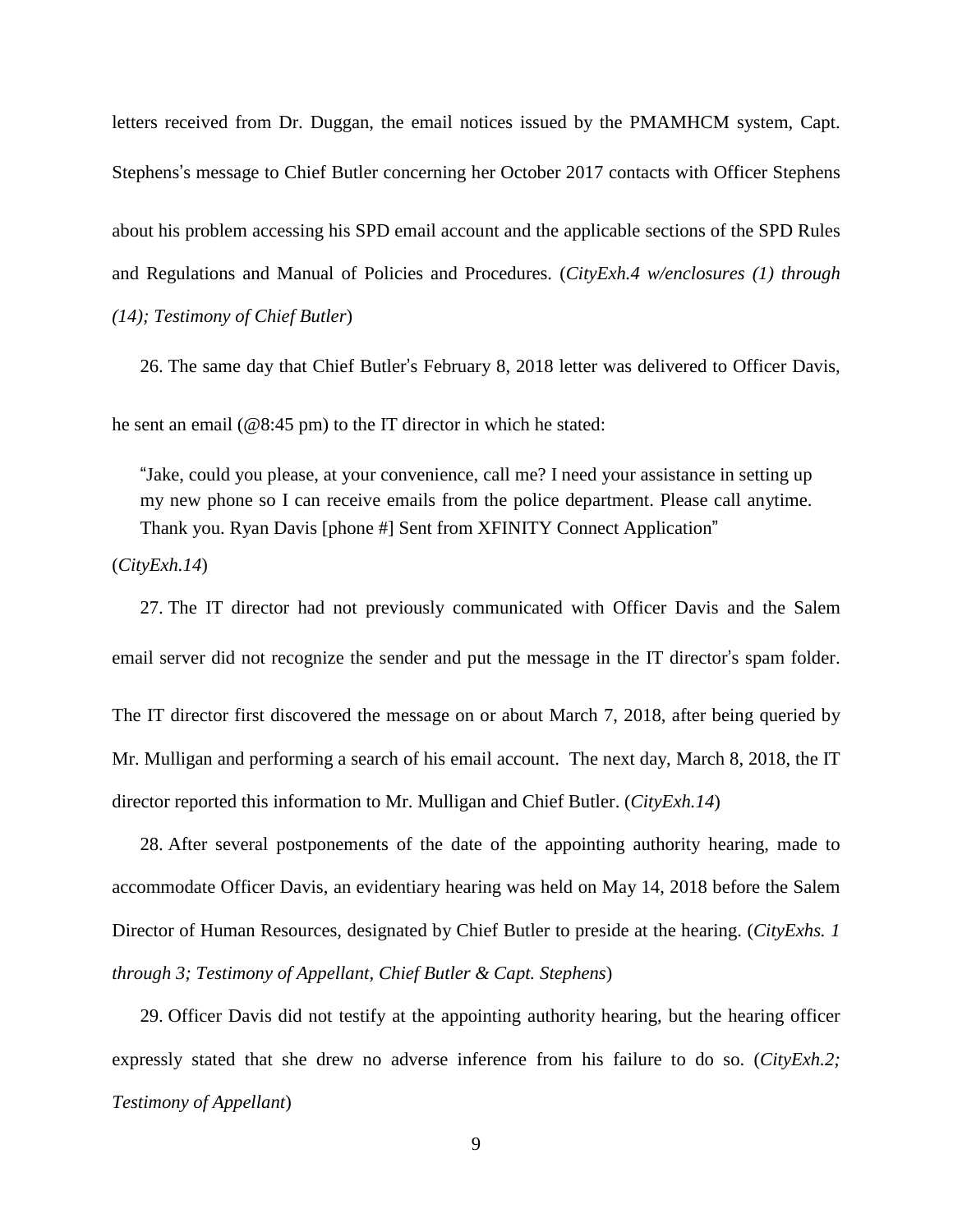30. The On Site Academy letters from Dr. Duggan dated October 4, 2017 and December 1, 2017 were proffered on the Appellant's behalf, as well as a third letter from On Site Academy, dated January 25, 2018, and electronically signed by Dr. Duggan. The January 25, 2018 letter stated, in part, that "Patrolman Ryan [sic] will continue in treatment until further notice. He was

seen on Tuesday December 12, 2107 [sic] and again on January 23, 2018." (*CityExhs.2 &15*)

31. The January 25, 2018 letter from Dr. Duggan was meant to be sent to Chief Butler, but through a scrivener's error, it was directed to an erroneous email address and never received at the SPD. Neither Chief Butler, nor anyone else at the SPD had seen the January 25, 2018 letter from Dr. Duggan until it was presented at the May 14, 2018 appointing authority hearing. (*CityExhs; 2 & 15; Testimony of Chief Butler & Mulligan*)

32. At the Commission hearing, the Appellant claimed to be unaware of how this letter was generated or sent, but Dr. Duggan authenticated the document during his testimony before the Commission. (*Testimony of Appellant & Dr. Duggan*)

33. On June 8, 2018, the Hearing Officer submitted her recommendation. She credited the documentary evidence presented by the SPD and the testimony of Chief Butler that Officer Davis had failed to make monthly reports of his counseling as required by the 2017 Agreement, the express orders of Chief Butler and the SPD Rules and Regulations; that Officer Davis had failed to comply with his duty to maintain his training as required by the 2017 Agreement as well as the SPD's Rules and Regulations and Manual of Policies and Procedures; and had demonstrated his incompetence to perform the duties of an SPD police officer. (*CityExh.2*)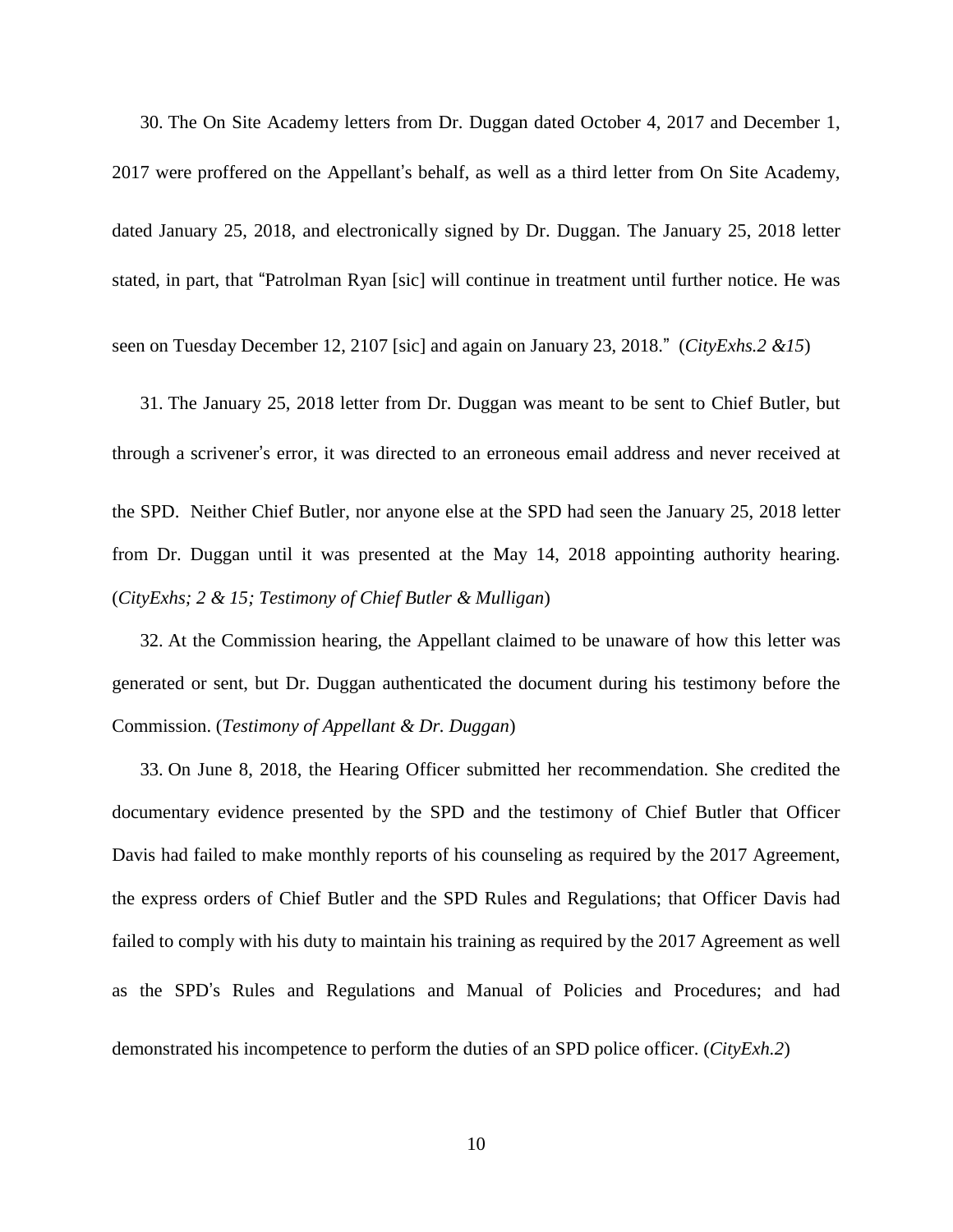34. Among other facts, the Hearing Officer relied on the fact that Officer Davis was an eighteen year veteran officer who was well aware of the duties and responsibilities of his position which included the duty to "maintain" training, submit timely reports and follow orders, that he had a significant history of prior discipline, and that he knew, in particular, that compliance with the 2017 Agreement was meant to give him the benefit of a "second chance" and avoid termination. The Hearing Officer noted that, even after being notified in February 2018 that further discipline was pending, Officer Davis provided no additional counseling reports or completed any training assignments. The Hearing Officer concluded that, "despite such disciplinary actions, [Officer] Davis has yet to possess or demonstrate any understanding for the personal and professional responsibility required of a sworn police officer" and his conduct "demonstrates incompetence, insubordination, and an utter lack of respect for the authority of his superior officers." The Hearing Officer recommended that Officer Davis be terminated from his position with the SPD. (*CityExh.2*)

35. By letter dated June 11, 2018 to Officer Davis, Chief Butler concurred with the Hearing Officer's report and informed him that she concluded "there is just cause for your termination based on the aforementioned [i.e., failure to comply with the 2107 Agreement, to provide reports as required, to follow orders and to "maintain" training], your disciplinary record, and the lack of responsibility of an officer with twenty years of service. You failed to take responsibility to adhere to the Agreement. I cannot reason that another decision, aside from termination, would be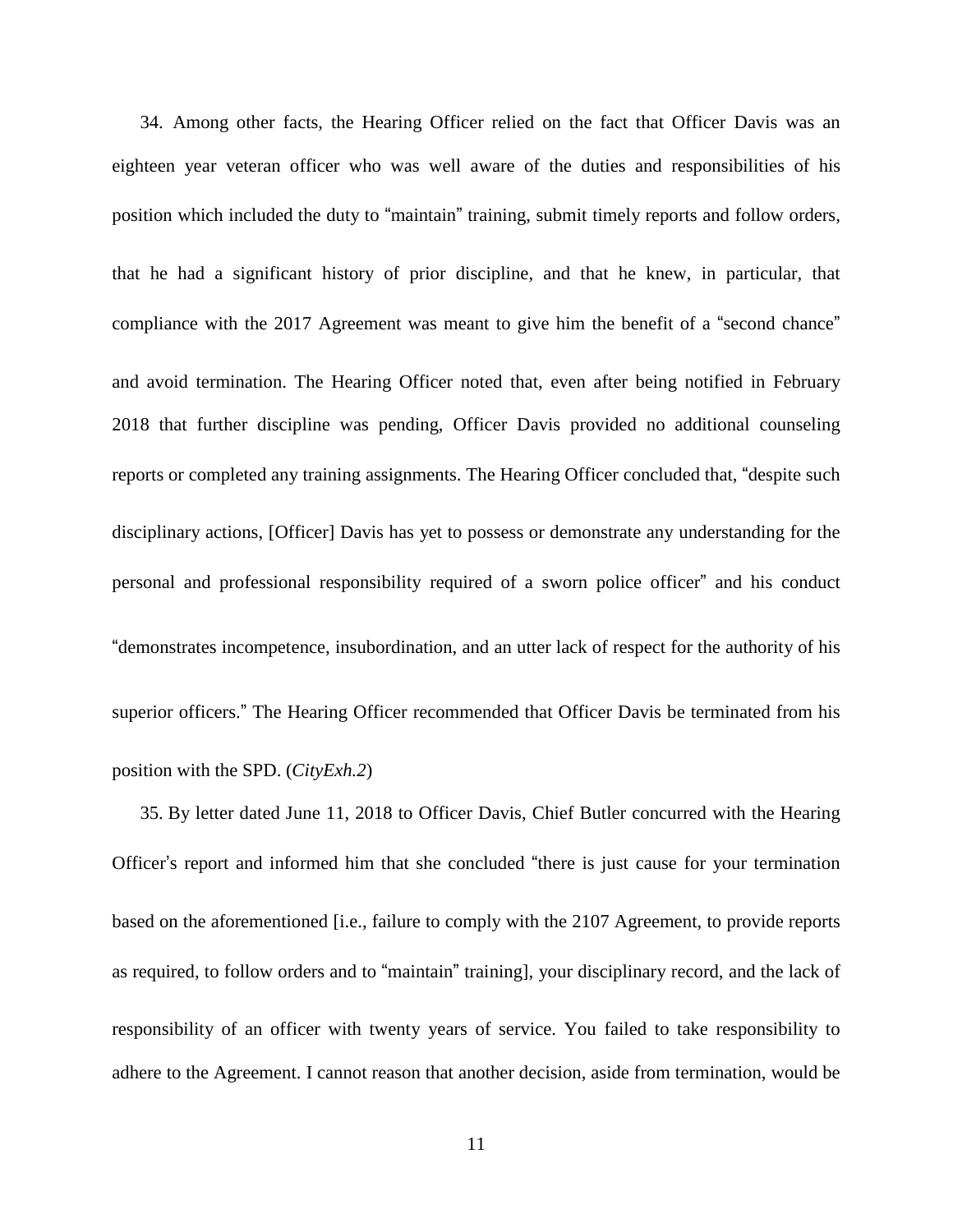suitable, as it would undeniably undermine the importance of adherence to the Rules and Regulations and Policies and Procedures and the integrity of the Department." Chief Butler ordered Officer Davis terminated effective June 12, 2018. (*CityExh.1; Testimony of Chief Butler*)

36. This appeal duly ensued. (*Claim of Appeal*)

### **APPLICABLE LEGAL STANDARD**

 $\overline{\phantom{a}}$ 

G.L.c.31,§41-§43 requires that discipline of a tenured civil servant may be imposed only for "just cause" after due notice, hearing (which must occur prior to discipline other than a suspension from the payroll for five days or less) and a written notice of decision that states "fully and specifically the reasons therefore." G.L.c.31,§41. An employee aggrieved by such disciplinary action may appeal to the Commission, pursuant to G.L.c.31,§42 and/or §43, for de novo review by the Commission "for the purpose of finding the facts anew." Town of Falmouth v. Civil Service Comm'n, 447 Mass. 814, 823 (2006) and cases cited.

The Commission's role is to determine "whether the appointing authority has sustained its burden of proving that there was reasonable justification for the action taken by the appointing authority." City of Cambridge v. Civil Service Comm'n, 43 Mass.App.Ct. 300, 304, rev.den., 426 Mass. 1102 (1997). See also Police Dep't of Boston v. Collins, 48 Mass.App.Ct. 411, rev.den., 726 N.E.2d 417 (2000); McIsaac v. Civil Service Comm'n, 38 Mass.App.Ct. 473, 477 (1995); Town of Watertown v. Arria, 16 Mass.App.Ct. 331, rev.den., 390 Mass. 1102 (1983).

An action is "justified" if it is "done upon adequate reasons sufficiently supported by credible evidence<sup>6</sup>, when weighed by an unprejudiced mind; guided by common sense and by correct

 $<sup>6</sup>$  It is within the hearing officer's purview to determine the credibility of live testimony. <u>E.g</u>., Leominster v. Stratton,</sup> 58 Mass.App.Ct. 726, 729 (2003). *See* Embers of Salisbury, Inc. v. 37 Alcoholic Beverages Control Comm'n, 401 Mass. 526, 529 (1988); Doherty v. Ret. Bd. of Medford, 425 Mass. 130, 141 (1997). See also Covell v. Dep't of Social Services, 439 Mass. 766, 787 (2003) (where witnesses gave conflicting testimony, assessment of their relative credibility cannot be made by someone not present at the hearing).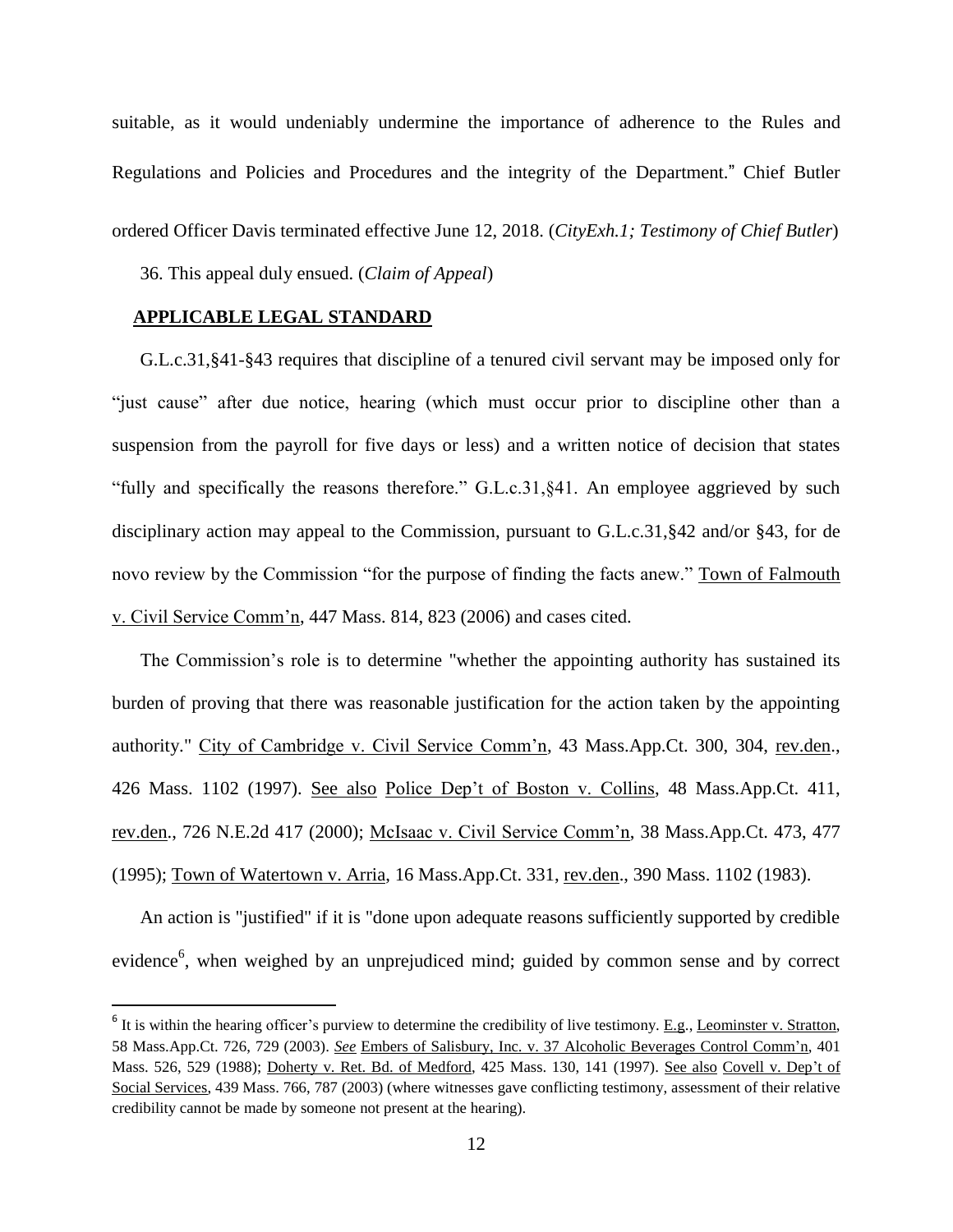rules of law." Commissioners of Civil Service v. Municipal Ct., 359 Mass. 211, 214 (1971); City of Cambridge v. Civil Service Comm'n, 43 Mass.App.Ct. 300, 304, rev.den., 426 Mass. 1102 (1997); Selectmen of Wakefield v. Judge of First Dist. Ct., 262 Mass. 477, 482 (1928) See also Mass. Ass'n of Minority Law Enforcement Officers v. Abban, 434 Mass. 256, 264-65 (2001).

The Commission determines justification for discipline by inquiring "whether the employee has been guilty of substantial misconduct which adversely affects the public interest by impairing the efficiency of public service." School Comm. v. Civil Service Comm'n, 43 Mass.App.Ct. 486, 488, rev.den., 426 Mass. 1104 (1997); Murray v. Second Dist. Ct., 389 Mass. 508, 514 (1983) The Commission is guided by "the principle of uniformity and the 'equitable treatment of similarly situated individuals' [both within and across different appointing authorities]" as well as the "underlying purpose of the civil service system 'to guard against political considerations, favoritism and bias in governmental employment decisions.' " Town of Falmouth v. Civil Service Comm'n, 447 Mass. 814, 823 (2006) and cases cited. It is also a basic tenet of "merit principles" which govern civil service law that discipline must be remedial, not punitive, designed to "correct inadequate performance" and "separating employees whose inadequate performance cannot be corrected." G.L. c.31,§1.

G.L.c.31, Section 43 vests the Commission with "considerable discretion" to affirm, vacate or modify discipline but that discretion is "not without bounds" and requires sound explanation for doing so. See, e.g., Police Comm'r v. Civil Service Comm'n, 39 Mass.App.Ct. 594, 600 (1996) ("The power accorded to the commission to modify penalties must not be confused with the power to impose penalties ab initio . . . accorded the appointing authority") Id., (*emphasis added*). See also Town of Falmouth v. Civil Service Comm'n, 447 Mass. 814, 823 (2006), quoting Watertown v. Arria, 16 Mass.App.Ct. 331, 334 (1983).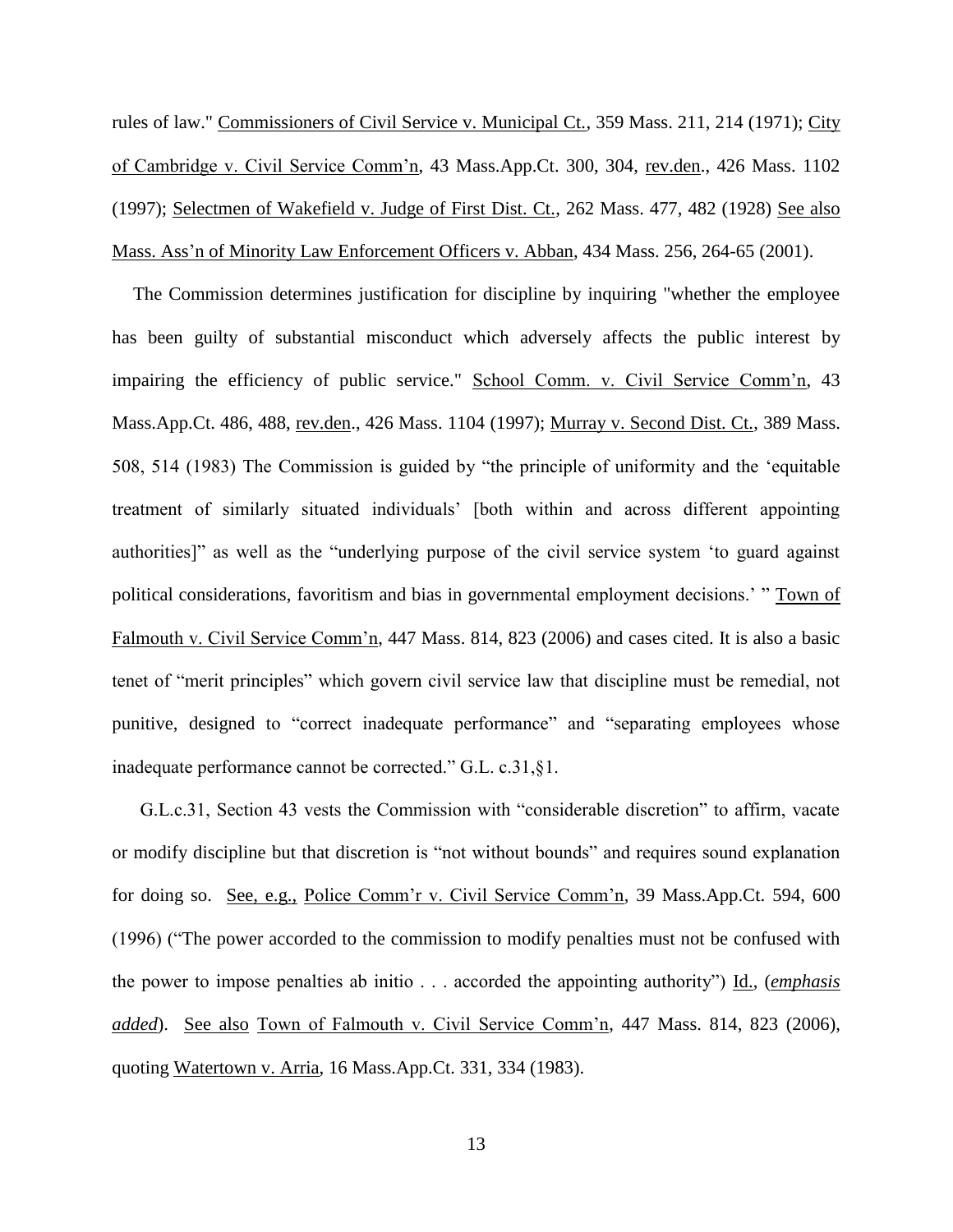The Commission also must take into account the special obligations the law imposes upon police officers, who carry a badge and a gun and all of the authority that accompanies them, and which requires police officers to comport themselves in an exemplary fashion, especially when it comes to exhibiting self-control and to adhere to the law, both on and off duty. "[P]olice officers voluntarily undertake to adhere to a higher standard of conduct . . . . Police officers must comport themselves in accordance with the laws that they are sworn to enforce and behave in a manner that brings honor and respect for rather than public distrust of law enforcement personnel. . . . they implicitly agree that they will not engage in conduct which calls into question their ability and fitness to perform their official responsibilities." Attorney General v. McHatton, 428 Mass. 790, 793-74 (1999) and cases cited. See also Falmouth v. Civil Service Comm'n, 61 Mass.App.Ct. 796, 801-802 (2004); Police Commissioner v. Civil Service Comm'n, 39 Mass.App.Ct. 894, 601-602 (1996); McIsaac v. Civil Service Comm'n, 38 Mass.App.Ct. 473, 475-76 (1995); Police Commissioner v. Civil Service Comm'n, 22 Mass.App.Ct. 364, 371, rev.den. 398 Mass. 1103 (1986) See also Spargo v. Civil Service Comm'n, 50 Mass.App.Ct. 1106 (2000), rev.den., 433 Mass. 1102 (2001).

#### **ANALYSIS**

The SPD had just cause to terminate the employment of Officer Davis from his position as a police officer based on his demonstrated failure to conform to the requirements imposed upon him by the Rules and Regulations of the SPD as well as his non-compliance with the 2017 Agreement in which he agreed to accept an 18-month suspension with conditions in lieu of termination. Officer Davis's contentions that his non-compliance was the result of snafus for which he does not accept responsibility and that he has not been afforded a fair chance to cure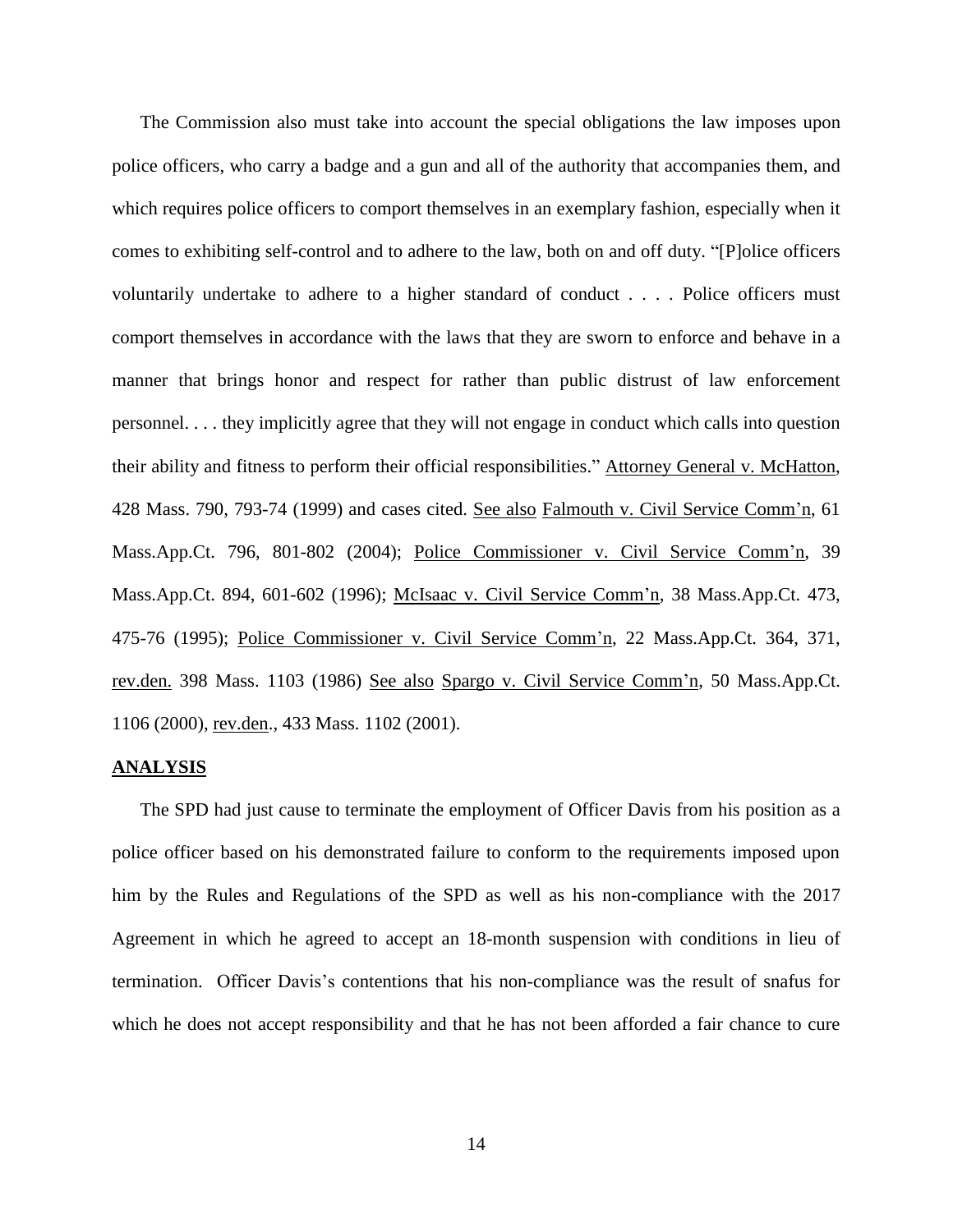his deficiencies and that his termination was premature are not supported by a preponderance of the evidence.

First, the preponderance of the evidence established a mind-boggling level of noncompliance with Officer Davis's duty to provide timely reports of his attendance at counseling. Despite the clear duty imposed on him to provide monthly reports of his attendance under the 2017 Agreement as well as Section 1, Subsection F.31 of the SPD's Rules and Regulations, he provided no such reports until Chief Butler issued the September 14, 2017 letter that noted his prior noncompliance and ordered him to furnish such required reports in the future. Despite this direct order, however, it required a second letter on November 13, 2017 which, again, ordered him to provide such monthly reports, and set a reporting deadline of the  $4<sup>th</sup>$  of each month, before Officer Davis produced another required report. Although a third report was generated on or about January 25, 2018, it did not meet the January  $4<sup>th</sup>$  reporting deadline and, from that time until the Appointing Authority hearing in May, 2018, no further reports were submitted. This malfeasance by a twenty-year career police officer who knew that his job was on the line can only be explained as a willful indifference for authority, incompetence, or both, in violation of the 2017 Agreement and the SPD's Rules and Regulations, Section 1, Subsection E (Orders) and Subsection G.11 (Insubordination), and Subsection G.9 (Incompetence).

I have not overlooked the fact that, to some extent, there may have been some initial confusion on the part of Dr. Duggan, who is not accustomed to treating patients that require the type of reporting mandated of Officer Davis. The duty to report, however, was always Officer Davis's obligation (both under the 2017 Agreement, specifically, and the SPD's Rules and Regulations, generally). The logistical problems Officer Davis may have faced, notwithstanding,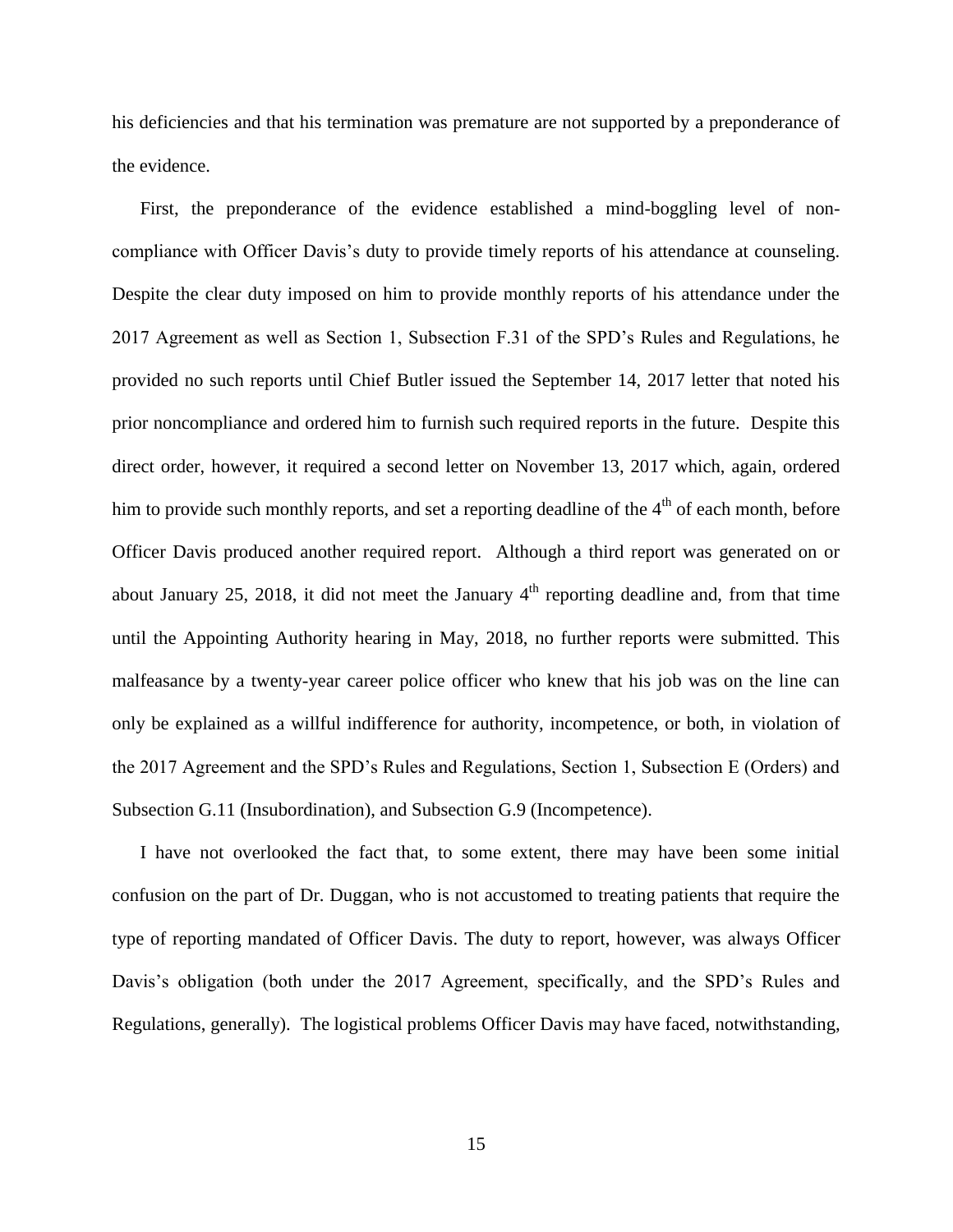the obligation to comply rested with him. By the middle of December, he knew what Chief Butler had ordered him to do and that, if he did not comply, his job could be in jeopardy.

While it is not disputed that Officer Davis did attend monthly counseling with Dr. Duggan through the date of the Commission hearing, he also failed to comply with the monthly reporting requirement. Chief Butler made clear that the two obligations were independent and both were important benchmarks needed to regain her confidence that he was competent to continue his employment with the SPD. Given his past disciplinary history of failing to make reports and other failures that exhibited a "pattern of behavior whereby you lack the diligence necessary to follow through with a completion of a task" as recently as April 2017 (CityExh.6), Chief Butler was fully entitled to expect that Officer Davis demonstrate due diligence and compliance to follow through with both obligations, and, when he failed to do so, she reasonably concluded that his misconduct could not be remediated and that he must be terminated.

Second, the undisputed facts establish that Officer Davis did not maintain the training required of him during his suspension. In particular, he was expected to complete training on Use of Force, OUI & Marijuana and Harassment prior to the date that he was informed that Chief Butler had initiated a new disciplinary action against him for reasons that included, among other things, his failure to complete that specific training. Nevertheless, even after receiving that notice, he took no action other than sending an email to the IT director the night he got the February 8, 2018 notice of discipline from Chief Butler. As a twenty-year veteran of the SPD, Officer Davis knew that he had a duty to maintain his training and, by October 23, 2017, he had been in contact with Capt. Stephens to be sure she knew he hadn't "forgotten" about his need to complete training. Nevertheless, neither before February 8, 2018 nor anytime thereafter, did he reach out to anyone for assistance, although he had been counseled by Capt. Stephens to do so in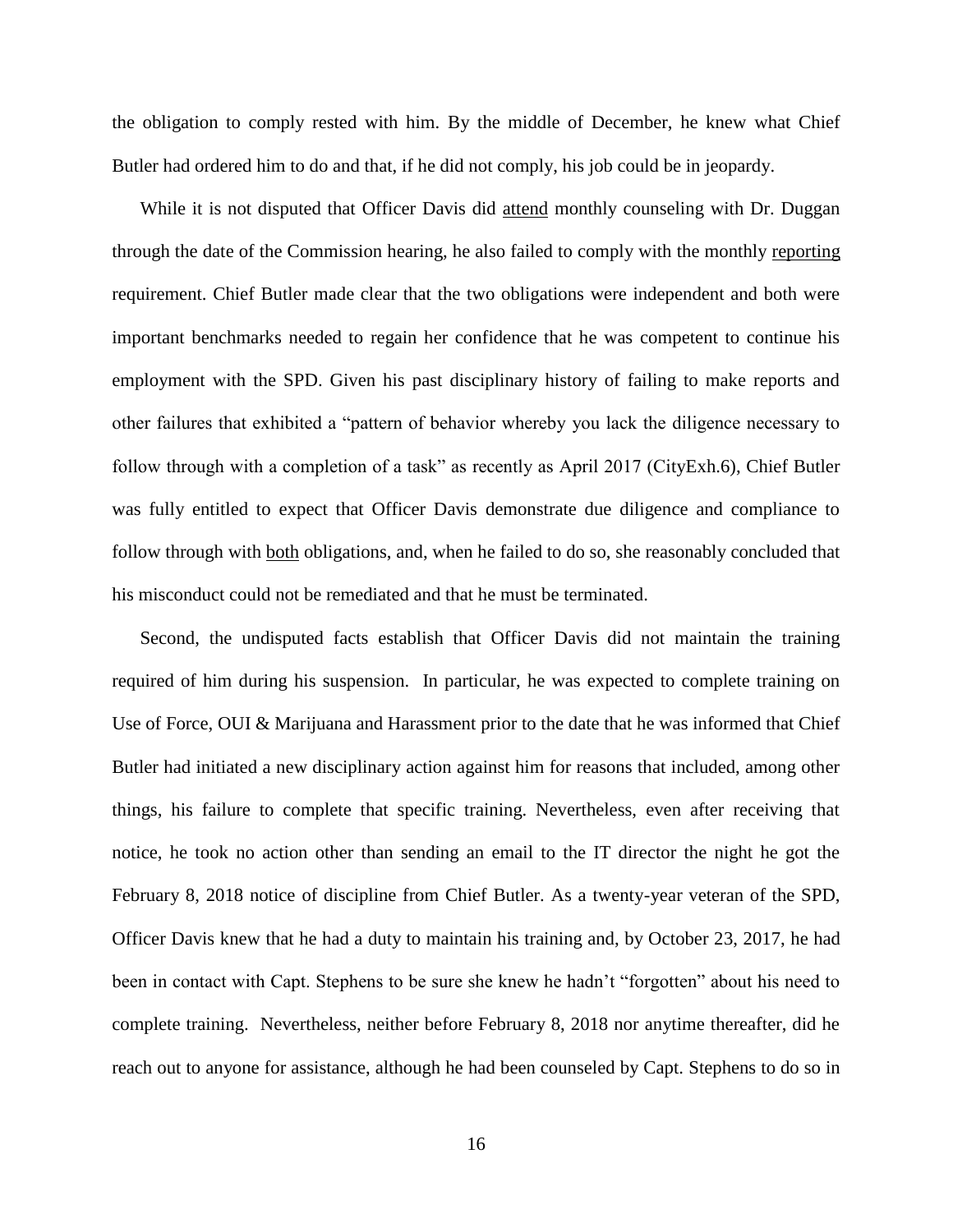October 2017, yet another example of a lack of due diligence on his part and explicit violation of his duty under the 2017 Agreement and the SPD Department Manual (Chapter 42-Training).

I do not credit the Appellant's claim that he was stymied by his inability to access his departmental email once he was put on suspension. His text message to Capt. Stephens mentions that he was getting some sort of messages from the SPD email server and his February 8, 2018 email to the IT director that asks for help setting up his "new" cell phone. This evidence contradicts the Appellant's testimony that he faced any obstacles to accessing his SPD email other than problems of his own making. Similarly, I do not credit the Appellant's testimony that the only way he knew how to access his department email was through one of the SPD's computers in the "Muster Room" of the police station and that he could not do so because "for all practical purposes he wasn't an employee while on suspension" and no longer had an access card to the building. Officer Davis was never barred from the police station and, on occasion, did come into the building, albeit accompanied and through the front (public access) door. He knew that, if he wanted access to his department email through a "Muster Room" computer, all he needed to do was make arrangements with Chief Butler or Capt. Stephens to do so.

Third, I have considered whether, on all of the evidence, the Commission should exercise its discretion to modify the Appellant's termination and impose some lesser form of discipline. My findings do not differ in any material respect from those relied upon by the appointing authority. I find no evidence that the discipline imposed upon Officer Davis resulted from any disparate treatment, favoritism, bias or other arbitrary or unlawful motivation. To the contrary, Chief Butler gave Officer Davis more than ample opportunity to demonstrate that he had remediated his behavior. Chief Butler had concluded that he had not done so and that, no matter what "babysitting" (her words) she undertook, he was not going to change. This conclusion is